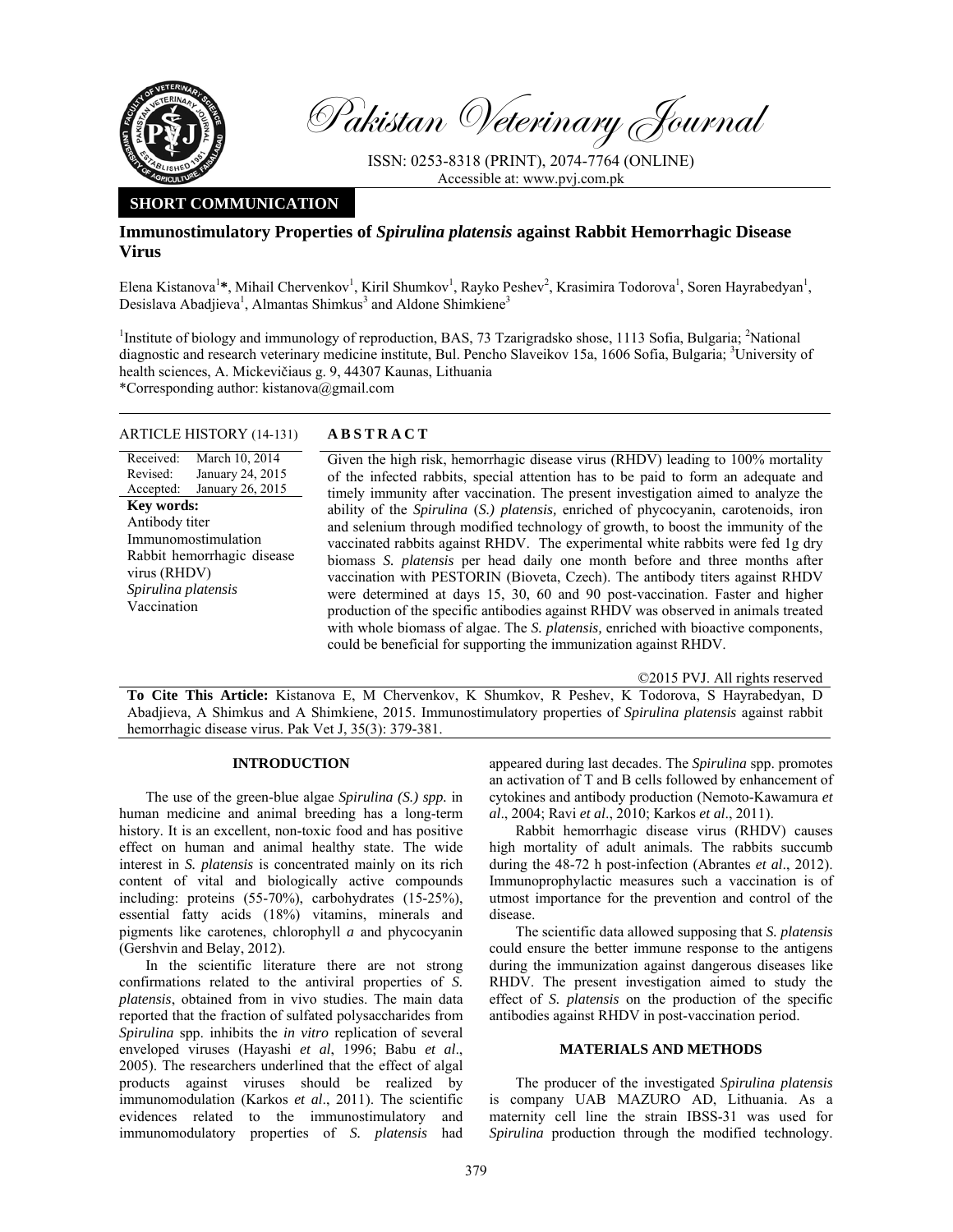

**Fig. 1:** Antibody response to vaccination against RHDV in control and treated with *S. platensis* rabbits in dependence on sex*.* C-control, Exexperimental rabbits. The black bar presents the average titer for whole group (total). \*,a=P<0.05; \*\*,aa=P<0.01: compared to the control or females compared to males.

The chemical analysis of dry biomass was done in the Laboratory of Agrochemical Investigations of Lithuania. The evaluation of mineral content in dry biomass of *Spirulina platensis* was done by inductively coupled plasma mass spectrometry (ICP–MS), according to certified methodology (European standard LST EN 15763:2010. Microelement evaluation). In the experiment the whole dry biomass of algae was applied.

Immunostimulatory effects of *Spirulina platensis*  were studied in 16 one-month old white rabbits (8 males and 8 females) those were divided into two groups control and experimental. Both groups were fed on standard diets and water *ad libitum*. The experimental animals additionally received 1g dry biomass of *S. platensis* per head daily throughout the experimental period. After one month of feeding with *S. platensis,*  animals were vaccinated against RHDV (PESTORIN, Bioveta, Czech), once subcutaneously with 1 ml dose. The animals were reared and handled in accordance with Bulgarian Veterinary Law (25/01/2011) related to the life conditions and welfare of experimental animals adapted to the European Union regulation 86/609. The experiment was conducted within "The permission for use of the experimental animals" validated by National Ethics commission for animals.

The peripheral blood was investigated at day 0 (before vaccination) and at days 15, 30, 60 and 90 postvaccination for the rising of antibodies against RHDV. A hemagglutination inhibition (HA/HI) test was used to determine the antibody titers against RHDV **(**Veleva *et al*., 1995). The results were developed by statistical package STATISTIKA (Stat Soft version 6.0). Differences were considered significant with P≤0.05.

## **RESULTS AND DISCUSSION**

The obtained through modified technology *Spirulina* was with higher content of total phycobillins (23%), particularly, phycocyanin (17.1 versus 15.6% usually) as well as of carotenoids (6.0 versus 4.5 mg/g usually), iron (1.1 versus 0.53 mg/g usually) and selenium (120  $\mu$ g/g no data) than mainly used *Spirulina platensis* (Gershwin and Belay, 2012).

Animals fed with this *S. platensis* elicited faster (P<0.01) immune response against the virus of haemorrhagic disease (Figure 1). At  $15<sup>th</sup>$  day postvaccination, they had shown an antibody titer higher than 1:160, which is considered sufficient for animal infection resistance (Veleva *et al*., 1995). The animals of control group reached this level between 15 and 30 days postvaccination. Average antibody titer in the experimental group's animals was higher between 0 and 60 days. However, in both groups at  $60<sup>th</sup>$  day post-vaccination, the antibody titer started to decline and reached zero at day 90. If the animals are in danger of the epidemic of hemorrhagic disease, the revaccination should be done close to day 90.

The analysis of results by sex of animals indicated stronger effect of *Spirulina* on females (Fig. 1). The antibody titers of experimental group's females at  $15<sup>th</sup>$  and at  $30<sup>th</sup>$  days post-vaccination were almost twice higher in comparison with males of experimental group and with females of control group on same day. It was interesting to notice that the average weight gain and some blood parameters (alkaline phosphatase activity, protein content) were also higher in females treated with *S. platensis* than in males (data not shown).